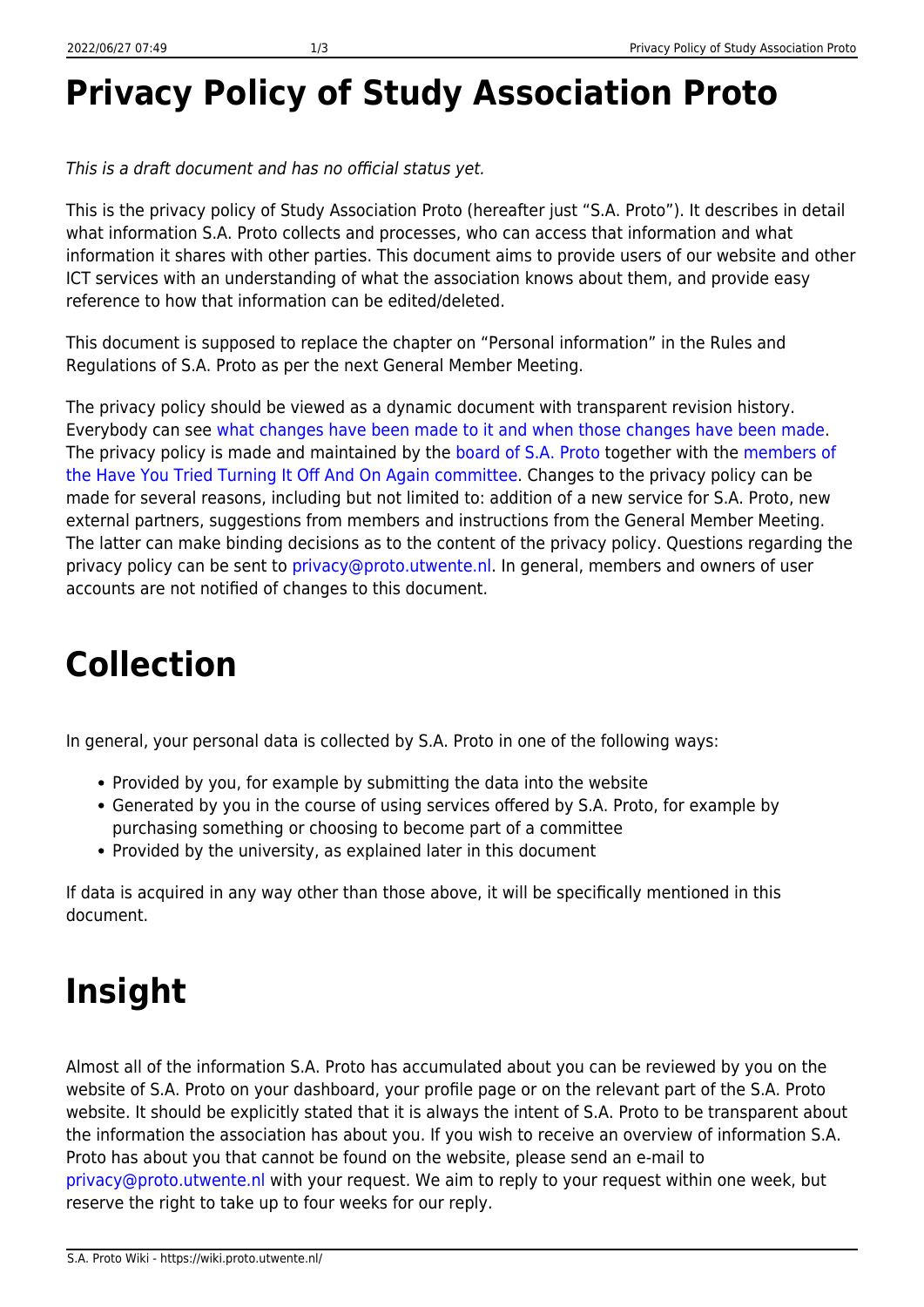In general, only the board of the association, the IT administrators and specific committees can see (part) of the data S.A. Proto has about you. The latter concerns committees that need access to some of your information in order to provide you or the association services. Examples of this are to predict what stock to buy for the OmNomCom, or to prepare activities.

**Any personal data supplied to S.A. Proto is never shared with or sold to third parties to achieve economic gain on either side,** with only one exception. Proto shares some basic information like your name and e-mail address with the University of Twente [to establish to height of](https://wiki.proto.utwente.nl/ict/privacy/details#determining_membership_fees_and_ut_grands) [the financial grand the association receives from the faculty.](https://wiki.proto.utwente.nl/ict/privacy/details#determining_membership_fees_and_ut_grands)

#### **Usage**

How exactly S.A. Proto uses your data is explained further on in this document. In general, your data may be used to:

- Facilitate services you request (including attending activities and purchasing consumables from the OmNomCom)
- Facilitate services to support your study or Creative Technology in general
- Provide information to the university in order to fix grants and other financial support
- Generate statistics or knowledge that help committees, the board or the General Member Meeting to make well informed decisions
- Facilitate a digital list of members, an almanac or related services
- Calculate and collect contributions that you owe the association, including the membership fee
- Provide other services that achieve the statuary goals or improve the good spirit of S.A. Proto

S.A. Proto may also send you:

- Invitations for the General Member Meeting
- Information important to your membership
- Information in the name of external parties (external parties will never receive your contact details)
- Information to which you subscribed
- Invitations to activities and other events
- General information about what is happening in the association

S.A. Proto will primarily contact you via e-mail. Only in exceptional occasions will you be contacted by regular mail.

### **Objection**

You can object to S.A. Proto sending you information, except for:

- Invitations for the General Member Meeting
- Information important to your membership

If you wish to object to S.A. Proto sending you information, you may do so via the website, or by contacting the association board.